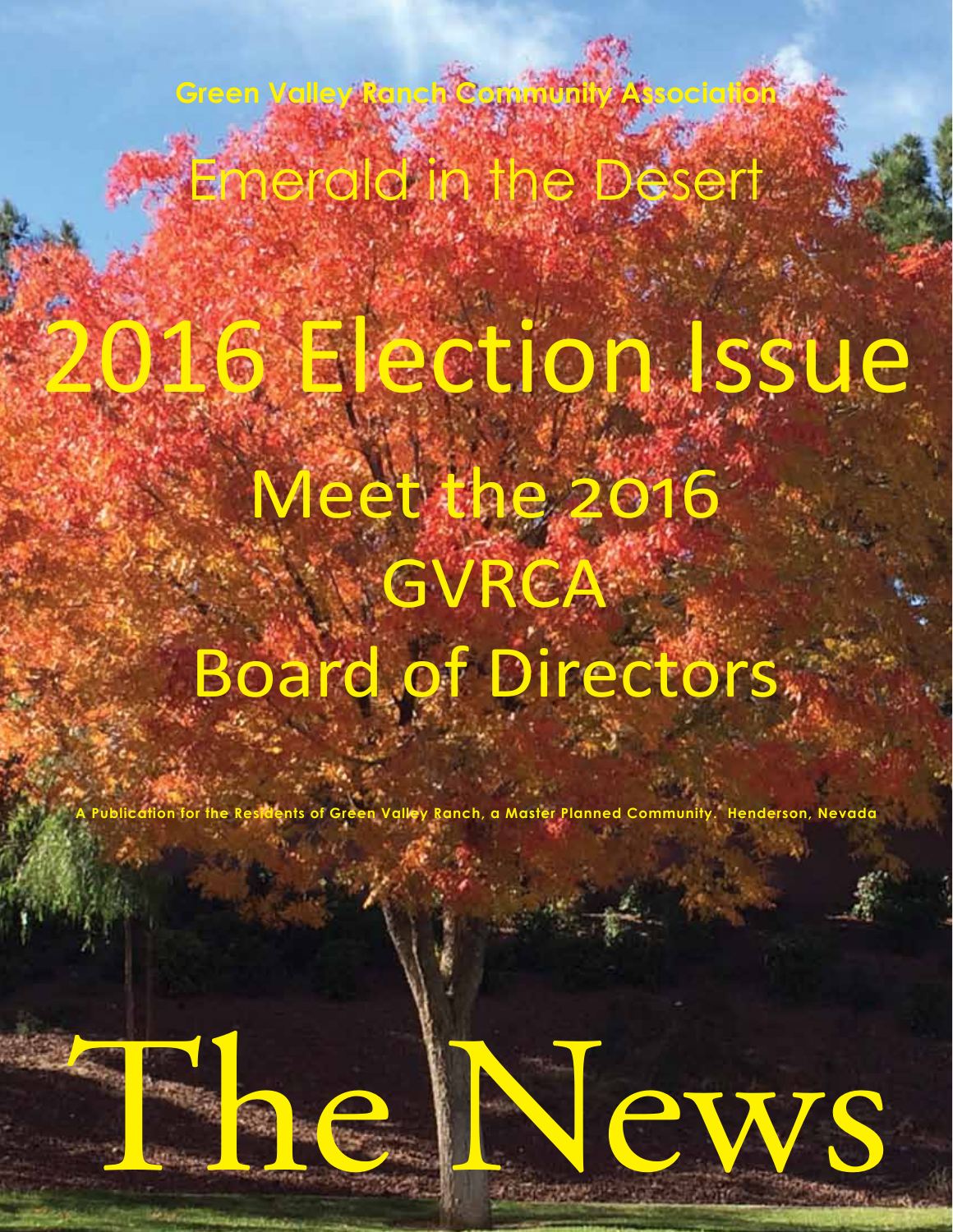### *www.greenvalleyranch.org*

# GVRCA Members Elect 2016 Board of Directors

## And Ratify the 2016 Operating and Reserve Budget



On December 3, 2015, the Green Valley Ranch Community Association (GVRCA) held their annual election. We are dedicating this issue to that topic. Therefore, the remainder of this issue will include election results, biographies of the 2016 GVRCA Board of Directors, and some background regarding the election process.

Green Valley Ranch is a beautiful, thriving community. In fact, GVRCA was nominated for the prestigious Community Association of the Year award in 2010 by our property management company, Terra West. How did this nomination come about? It was the result of the time and effort expended by the residents of Green Valley Ranch and the GVRCA Board of Directors all working together to maintain the integrity of our community as put forth in the Covenants, Conditions, Restrictions, Reservations and Easements (CC&Rs) that govern this outstanding community we call home.

You Are The Association. Surprised? According to Article 5, subsection 5.2 of the CC&Rs, "members of the Association shall be each Owner (including Declarant) of one (1) [or] more Lots, Parcels, Development Tracts or Area within the entirety of the Property…Membership in the Association shall be subject to this Declaration, Nevada law, the Articles, the Bylaws, and the Rules and Regulations from time-to-time adopted by the Association."

**What is the Association?** The Association is an organization brought about under Nevada non-profit corporation law and "is charged with and vested with the powers prescribed by Nevada law (including NRS Chapter 116 as applicable) and as otherwise set forth in the Articles, Bylaws, and this Declaration." (CC&Rs, Article 5, subsection 5.1)

**What does the membership do?** In a nutshell, it operates the organization known as the GVRCA. You have the power and duty to levy assessments and charges to the membership for the operation of the Green Valley Ranch property. (See Article 6, subsection 6.1.1) You have the power and duty to repair and maintain Association property and GVRCA Common Areas. You have the power, but not the duty to grant easements and Rights-of-Way in, on, under, and through the Association Property subject to consent of 75% of the GVRCA Members. You have the power, but not the duty to employ or contract a professional manager or management company to perform any or all of



### **HELPFUL PHONE DIRECTORY**

| City of Henderson General Information                                                                      | 267-2323 |
|------------------------------------------------------------------------------------------------------------|----------|
| <b>Animal Control Hotline</b><br>24 Hour Emergency & After Hours                                           | 267-4900 |
| <b>City Code Enforcement</b>                                                                               | 267-3950 |
| <b>DMV</b><br>1399 American Pacific Drive<br>www.dmvnv.com                                                 | 486-4368 |
| Graffiti Removal Hotline<br>24 Hour Public Hotline Reports                                                 | 267-3220 |
| Green Valley Ranch Community Association<br>Issues within the Ranch contact Terra West                     | 856-3773 |
| <b>Henderson Pavilion</b><br>200 S. Green Valley Parkway<br><b>Ticket Line</b><br>For groups of 15 or more |          |
|                                                                                                            |          |
| <b>Henderson Libraries</b><br>www.hdpl.org                                                                 |          |
| Paseo Verde Branch<br>280 S. Green Valley Parkway                                                          | 492-7252 |
| Neighborhood Services                                                                                      | 267-2000 |
| Neighborhood Justice Center<br>Free mediation service                                                      | 455-5855 |
| Neighborhood Enhancement<br>Unkempt vehicles                                                               | 267-2017 |
| Parks & Recreation (Henderson)                                                                             | 267-4000 |
| <b>NV</b> Energy                                                                                           | 367-5555 |
| Southwest Gas Co.                                                                                          | 365-1555 |
| Republic Services (Trash Disposal)                                                                         | 735-5151 |



### **GVRCA**

### **Board of Directors**

President, Rick Schmalz Vice President, Jocelyn Holzwarth, DCAL® Secretary, David Sánchez Treasurer, Lisa de Marigny, DCAL® Director, Charles Geisendorf Director, Doreen Morgan Director, Paul Rowcliffe **Board Liaisons** Architectural, Paul Rowcliffe Communication, Jocelyn Holzwarth Government Relations, Charles Geisendorf and David Sánchez Landscape, Jocelyn Holzwarth, DCAL® Safety & Security, Lisa de Marigny, DCAL® Social/Recreation, Doreen Morgan Water Use, Paul Rowcliffe **Terra West Management Services** Kristin Fyler Supervising Community Manager, CMCA®, AMS®, PCAM® Tina Brown, ARC Coordinator Cheyenne La Rance, Community Administrative Assistant Tel: 702/856-3773 Fax: 702/251-4509

The Green Valley Ranch News is produced by the Green Valley Ranch Community Association (GVRCA). The newsletter may contain controversial or unsubstantiated information by the authors. The contents herein are not necessarily the views of the GVRCA and the Association cannot be held responsible for opinions, views, or facts expressed.

The Green Valley Ranch News is published on a bimonthly basis. To advertise or submit an article, please contact the editor, Sheryl Schmalz at 702/260-7622 or E-mail at: sherylschmalz@gmail.com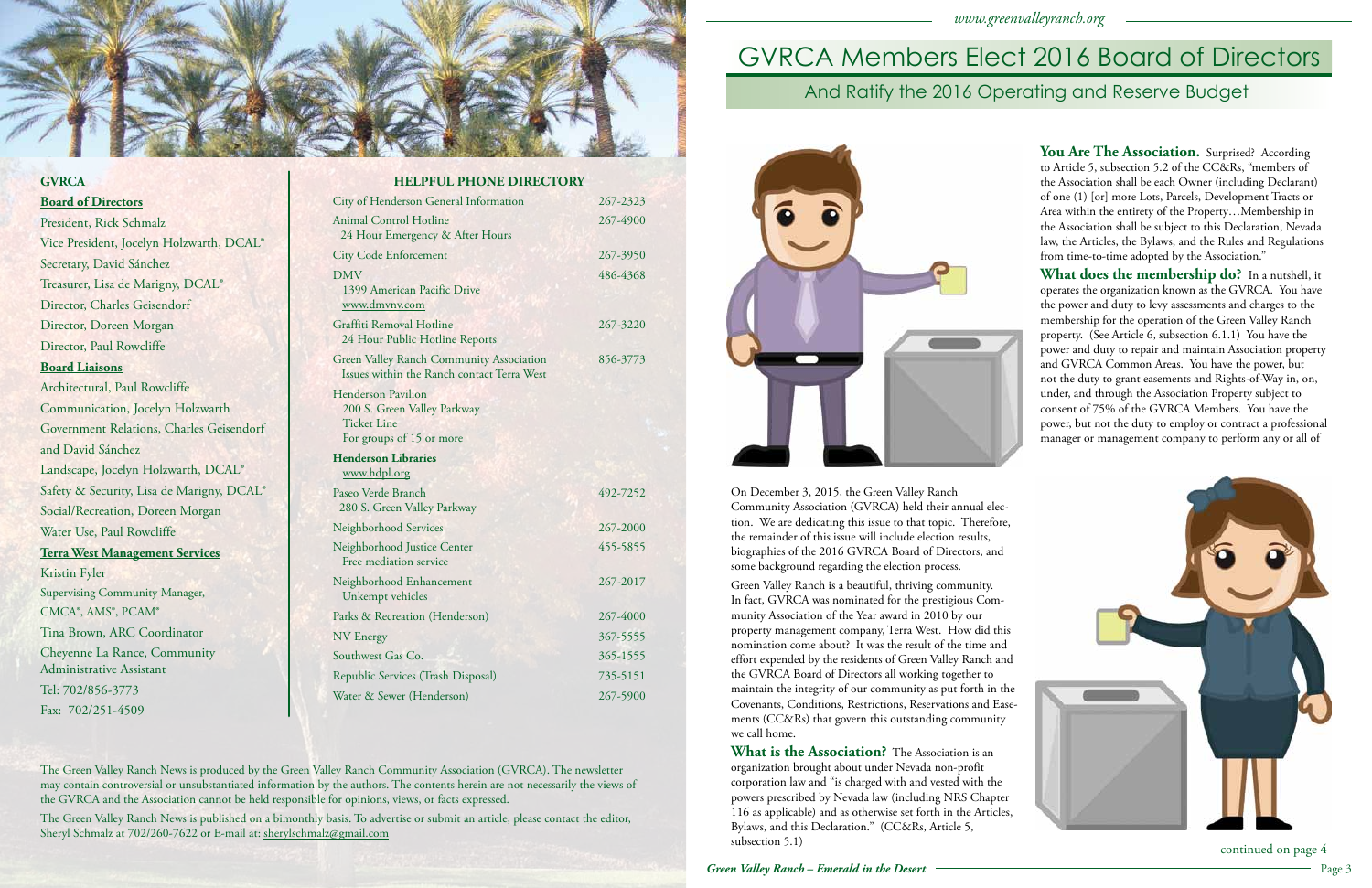### *www.greenvalleyranch.org*

the duties and responsibilities of the Association. You have the power and duty to maintain the integrity of the Association Property and GVRCA Common Areas and provide such other services as may be necessary or proper to carry out the Association's obligations and business under the terms of the CC&Rs in order to enhance the enjoyment by the Members of the Association Property, GVRCA Common Areas or GREEN VALLEY RANCH in general, or to facilitate the use by Members of any of the aforesaid. (Article 6, subsection 6.1.6) You have additional powers and duties according to Article 6 of the CC&R's, but I think you get the idea that the individual property owners in Green Valley Ranch are ultimately responsible for their community.

# GVRCA Members Elect 2016 Board

### continued from page 3

# Meet Your 2016 GVRCA Board of Directors

Beginning January 1st, 2016, your GVRCA Board of Directors will be Lisa de Marigny, Charles Geisendorf, Jocelyn Holzwarth, Doreen Morgan, Paul Rowcliffe, David Sanchez and Rick Schmalz. Your Board is excited to work together to make 2016 another wonderful year in The Ranch. Let's meet the 2016 Board of Directors.

## *It takes dedication, hard work, and a sense of community to serve as a board member.*

# Lisa de Marigny, *DCAL®*

*2016 GVRCA Treasurer, Lisa brings an impressive background and proven work ethic to GVRCA*





Lisa brings an impressive background and proven work ethic to GVRCA. The de Marigny family has lived in the Carriage Lane subdivision of the Ranch since 2002. Lisa has

### served in various board positions and committees during that time, including President of both the Green Valley Ranch and Carriage Lane Community

Associations.

While serving as Community Relations Liaison, she lobbied to get the Paseo Vista Park built. This project stands out the most because her children still refer to it as "Mama's Park." Lisa became Nevada's 13th Dedicated Community Association Leader (DCAL) in 2008. The Community Association's Institute (CAI) designation requires 30 hours of education and a commitment to a code of ethics. Lisa is a graduate of Penn State University and a 2012 graduate of the Las Vegas Chamber of Commerce's Leadership Las Vegas executive development program.

In addition to her community volunteer work, Lisa has spent her career in the transportation business and is the CEO of Showtime Tours, an airport shuttle and charter bus company.

The Ranch's broad range of amenities such as the parks, shopping, restaurants and the overall atmosphere of the community make GVR an ideal place for Lisa and her husband, Gerard, to raise their four boys. Coming from the densely populated New York/New Jersey area, the de Marigny's love the high quality of life that exists in our community.

Lisa is excited about serving as treasurer this year and updating the association's reserve study. Her goal is to continue to preserve homeowner value and maintain the high standards that our residents have come to expect of our community.

**I don't have the time to do all of this!** Of course not, but you still have the authority and responsibility to do all this. That is why you elect board members on an annual basis.

### **Didn't we used to have**

**delegates?** Each community formerly selected one or more delegates to the GVRCA. Their responsibilities included election of the Board of Directors and ratification of the budget. By representing the communities, they were able to ensure that the interests of each neighborhood were considered. With changes in legislation enacted in the 2009 session, representative voting by delegates was barred. All voting must now be conducted directly by homeowners. Potentially, we could have 3,914 votes to be counted at the annual meeting,

although it is unlikely that all homeowners would vote.

### **Now, what about the GVRCA Board of Directors?**

The Board of Directors is a group of seven individuals who have been granted the responsibility to conduct, manage and control the affairs and business of their Association, and to adopt, amend, repeal and enforce reasonable rules and regulations (the "Rules"), governing, among other things, the use and occupancy of Association property. The Board is also responsible for enforcing the CC&Rs.

For further information regarding the GVRCA, see the GVR Declaration of Covenants, Conditions, Restrictions, Reservations and Easements (CC&Rs).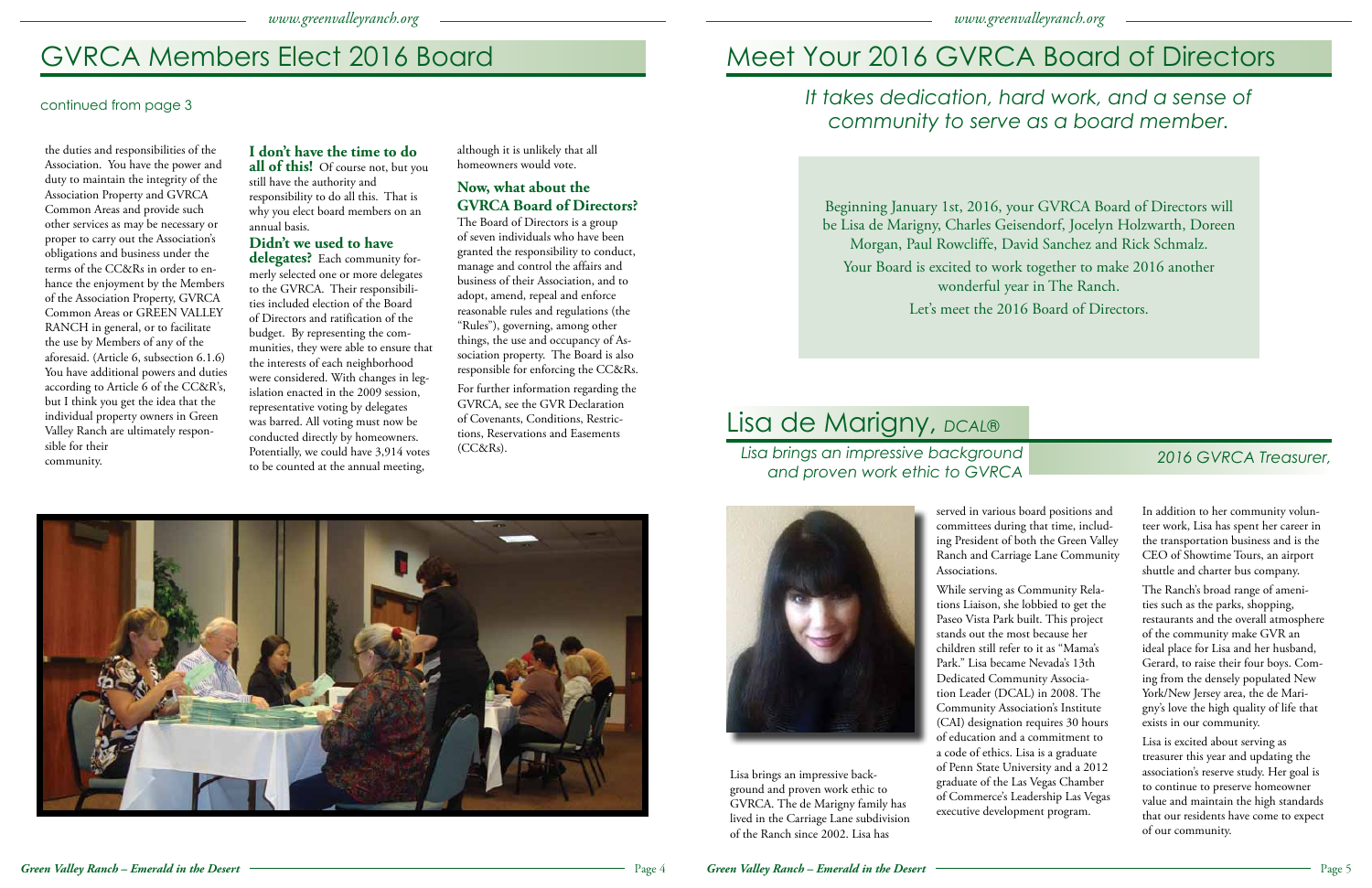*2016 GVRCA Vice President Jocelyn is admired for her long-term commitment to GVRCA*



Jocelyn has served our community since 1996 in a number of different capacities. She is the immediate GVRCA past-President and has also served as Treasurer and Secretary in addition to her current position as Vice-President. She will be the Landscape and Communication liaisons and has previously chaired the Landscape and Architectural Committees, as well as serving on the Social Committee and editing the Newsletter in the GVR early days. She began her service as a delegate for

her subassociation.

For education, Jocelyn holds undergraduate degrees from U.C. Berkeley; one in Business and one in English. She received her MBA at the Roseman University of Health Sciences and her Masters of Science in Financial Services from the Institute of Business and Finance.

She owns Holzwarth Financial Services, LLC, a financial advisory firm dedicated to providing individuals and small businesses with sound financial advice. She is a Certified Financial Planner™ and Certified Divorce Financial Analyst and has been

Doreen Morgan

## *Doreen is passionate about fostering 2016 GVRCA Director*

# *communication throughout GVRCA*

healthcare industry as a consultant. She holds a Bachelor of Science degree in Mathematics and has a background and experience in accounting, business administration and software/ web development. Doreen is a past member and financial secretary of Delta Educational and Leadership Training Academy (DeltaEd), a non-profit organization that offers life skills training for today's youth.

As a board president and liaison for her community, she began attending the master GVRCA board and committee meetings in order to stay abreast of issues that affected Bella Vista. As she became more aware of all that was happening in the GVRCA community as a whole, she felt it

was a natural progression for her to become involved on a greater scale.

Doreen is passionate about keeping community leaders, volunteers, and residents informed, engaged, and interconnected. She knows that in order for a planned community to thrive, everyone must do their part; that starts with knowing about and understanding the governing documents, the CC&R's. Doreen will be completing the necessary classes to earn her DCAL certification in 2016.

"I'm from the Midwest, Chicago area specifically, but I'm proud to call Nevada, Henderson and GVRCA my home." She loves the close proximity to schools, shopping, trails, restaurants, and the entertainment as well as the family atmosphere of GVRCA.

# Paul Rowcliffe

*2016 GVRCA Director Paul places a high value on safety and security in The Ranch*



Serving on the Board since 1998; Paul is the Architectural Liaison for the GVRCA, as well as President of his subassociation, Altezza/Meritage. Paul and his wife, Dottie, have been married for 48 years. They have three married children and seven grandchildren. Paul holds a Bachelor's degree in Industrial Economics from Purdue University and a Master's degree in Business Administration from the University of Northern Colorado. A retired colonel from the United States Air Force, Paul is currently employed by URS Corporation. If you have an issue with the Ranch, you can be sure Paul will hear you

out. When asked why he serves the community, Paul responds, "I want to help maintain a safe, secure, orderly and aesthetically pleasing neighborhood where each homeowner has an input. Our community consists of over 3,900 homes, and it is my hope that all homeowners can work together in the spirit of understanding and compromise so that GVR remains a community that meets the needs and desires of all our residents."

Being very goal oriented, Paul has a clear picture of what he wants to accomplish for GVR. "I want to see a high level of safety and security

continued on page 11

# Charles Geisendorf

## *2016 GVRCA Director Balancing community goals and homeowner rights is a priority*



Charles grew up in Las Vegas and has lived in Henderson with his family for the past eleven years. He decided to run for the GVRCA Board to become an active part of the community and to ensure its success by balancing the community goals and the rights of the individual homeowners. Charles is a first-time GVRCA Board member and also serves on his sub-association board, Pacific Images.

A graduate of UNLV and the University of Colorado School of Law, Charles is an attorney practicing in the areas of business and real property law. Additionally, he is a member of the

Community Associations Institute, a national organization dedicated to community associations and the professionals who support them.

Charles' goal as a Board member is to preserve the community's architectural

integrity and maintain the property values while keeping costs down.



Doreen has called Bella Vista Condominium subassociation home since 2000. She works in the home

## Jocelyn Holzwarth, *DCAL®*

continued on page 10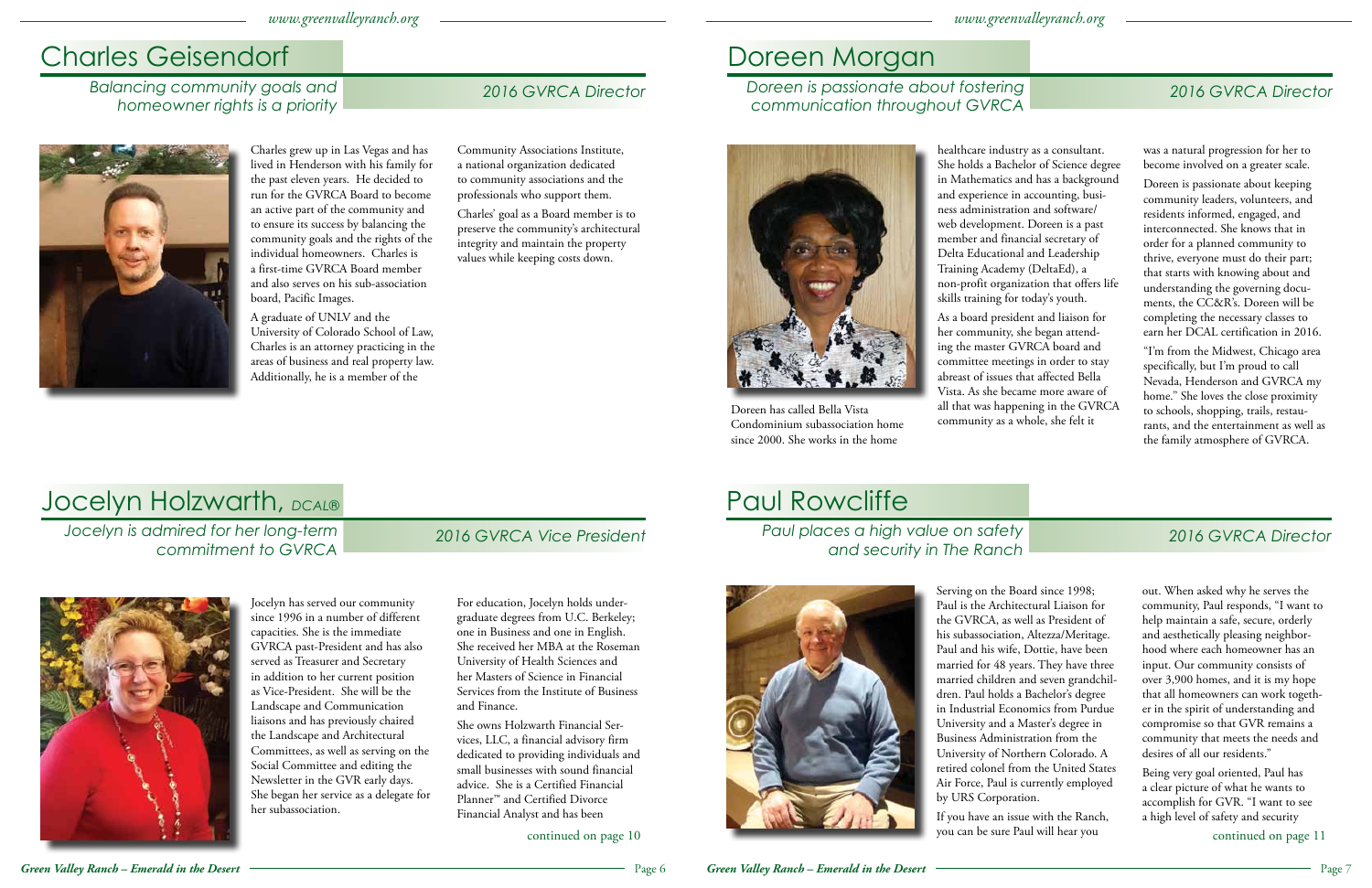

# information,

# Team Work GET INVOLVED Join a GVRCA **Committee**

# WOLUMTEER

Contact Terra West at 702-856-3773

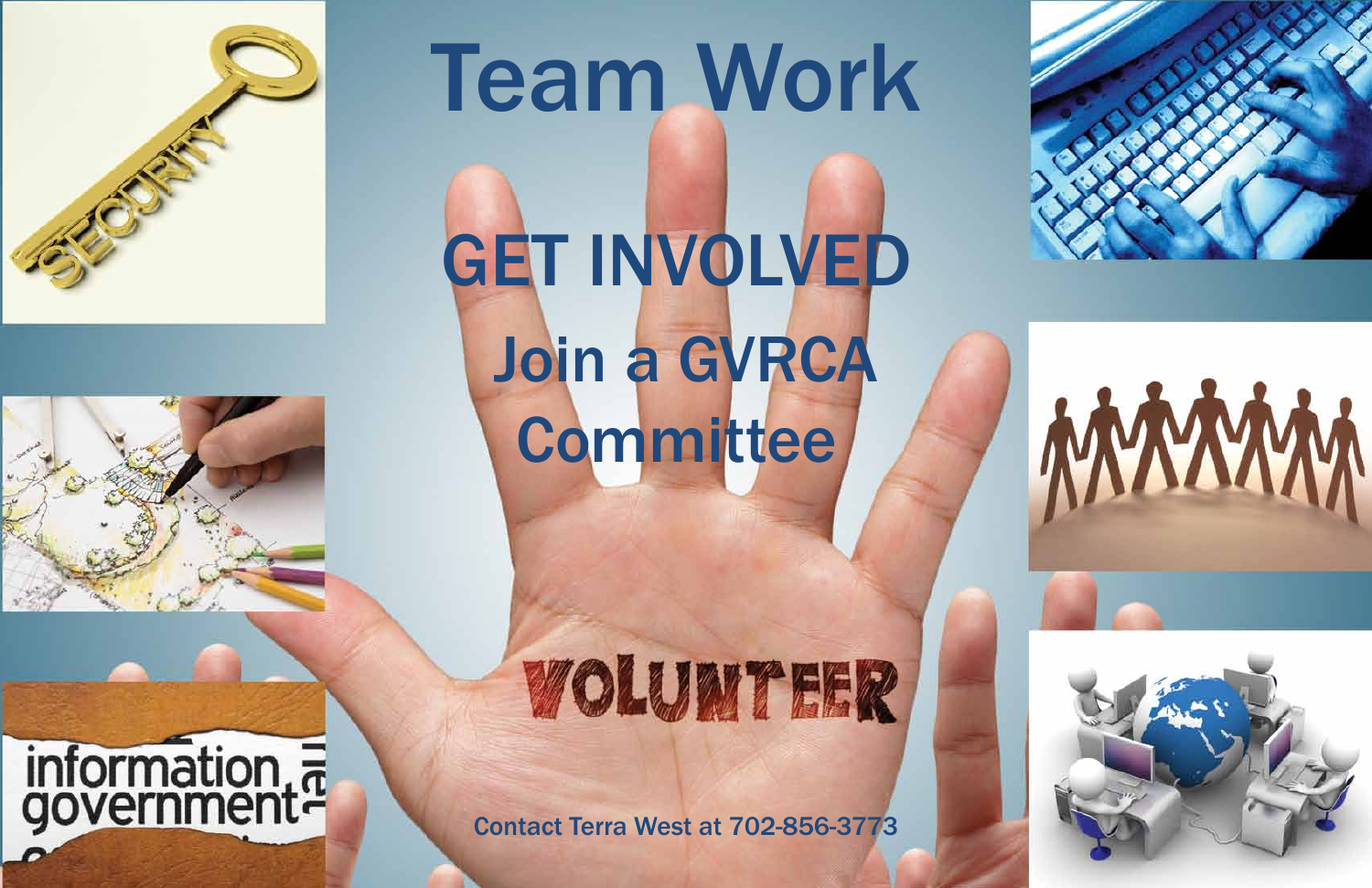Relocating from Southern California, David Sánchez and his wife Jeanne have lived in Southern Nevada since 1980. They have lived in Henderson since 1982 and have resided in Mystic Bay since 1999.

David spent 33 years as a public sector Human Resources Director/Manager in California and Nevada. He was the Director of Personnel & Employee Relations for the City of Las Vegas and served as the first Human Resources Manager of the Las Vegas Clark County Library District. Active in Civic and Community Affairs, he has been on the Board of Directors of the Latin Chamber of Commerce and is the founding President of the Green

Valley Rotary Club. He has also served as the Chairmen of the Nevada State Advisory Committee to the United States Commission on Civil Rights.

David has an Associate of Arts degree from Los Angeles City College and both a Bachelor of Arts and Master of Arts, in Psychology from California State University, at Los Angeles. He currently teaches at both the College of Southern Nevada (Henderson Campus) and at Everest College.

 $\checkmark$  Increasing property values while maintaining a financially strong association

 $\checkmark$  Assuring stability in assessments to residents

As a member of the Board of Directors, he uses his administrative skills to promote the goals and objectives of the Green Valley Ranch Community Association.

 $\checkmark$  Maintenance of community landscaping and property to superior standards

 $\checkmark$  Assuring our community remains a safe and secure place

 $\checkmark$  Compatible development of the one remaining commercial parcel at the District

 $\checkmark$  Becoming more water efficient while maintaining our beautiful landscaping

 $\checkmark$  Expanding options for interaction and participation in Ranch activities

Rick began his service to the Ranch in 1996 as a delegate for the Horizons sub-association. Also in 1996, he became the first Green Valley Ranch homeowner to be elected to the Board of Directors. Along with representatives from American Nevada Corporation, Rick was instrumental in getting the GVRCA up and running. As an elected Board Member from 1996 through 2006 he served in every board office including five terms as President. Rick also chaired the Budget & Finance Committee, Legal Committee, Public Safety Commit-

tee and coordinated the community's common-area landscaping as the Landscape Liaison. If you want to know the history of Green Valley Ranch Community Association, Rick is the person to ask.

After a seven year absence from the Green Valley Ranch Board, Rick was once again elected to serve starting in 2014. Rick's current goals for the association are:

- 
- 
- - to live
- 
- 
- 

# Paul Rowcliffe **2016 GVRCA Director**

Rick has been and continues to be a strong proponent of consistent enforcement of the CC&R's. Preserving and improving the outstanding GVR experience for all residents is his number one goal. It concerns him that many people do not read and understand the GVRCA CC&R's they agreed to follow when purchasing property in The Ranch.

He is aware of the considerable amount of time and dedicated effort needed by so many volunteers to keep a Master Planned Community the size of Green Valley Ranch the most desirable place to live in the valley. When asked to state his favorite thing about our community, he doesn't miss a beat when answering "Green Valley Ranch is essentially the same place I moved to over 20 years ago. It's a great place to live and a wonderful environment in which to raise a family."

For over thirty years, Rick has served Southern Nevada residents as a Financial Manager in the utility industry. He holds a Bachelor of Science degree in Accounting, an MBA degree with emphasis in Finance, an Associate Degree in Risk Management, and is a Certified Cash Manager.

# David Sánchez

# *David's strong administrative skills 2016 GVRCA Secretary are an asset to GVRCA.*



# Rick Schmalz

## *2016 GVRCA President Rick is a proponent of consistent enforcement of the CC&Rs*



practicing locally in the Las Vegas valley for 18 years.

In addition to her service to GVR, she was appointed in 2015 as a Planning Commissioner for the City of Henderson. In that capacity she has the opportunity to review zoning changes and design applications for developments so that they can be approved at Henderson City Council. She finds this work greatly rewarding and appreciates the opportunity to give back to the community.

# Jocelyn Holzwarth

The Holzwarths moved to GVR in 1995, when the development was in its infancy. When asked why she became involved with our community, she said, "With the community as new as it was, I felt that I could make a difference by volunteering to preserve the property values, beautiful grounds, community feel, safety and surrounding amenities that make Green Valley Ranch the premier homeowner's association it is today." Now that the association is 21 years old, it's time for a facelift. She enjoys looking at the improvements we can make in the Ranch, as well as in the area as a whole.

She loves the amenities available in and around the Ranch and Southern Nevada and for fun spends lots of time sailing their 33' Beneteau on Lake Mead with her husband, Bill. "Yes, you can race sailboats in the desert!" Jocelyn is admired by her peers for her long-term commitment to GVR. They know they can call on her to get the job done.

*2016 GVRCA Vice President*

continued from page 6

throughout the Ranch. Safety and security issues must include strict traffic enforcement, adequate crosswalks, and parking around schools. We must continue to be active in influencing current and future development in and around the Ranch. Maintaining and improving the common areas within the Ranch is also a goal,

especially now that the Ranch has become a mature neighborhood. Not only do we want to maintain the status quo of the Ranch, but we want to improve it." Paul is also mindful of the Board's fiscal responsibility to use your funds wisely and prudently."

Finally, fair and consistent enforcement of CC&Rs for the com-

### continued from page 7

munity benefit of all homeowners is a continuing task. It is an important aspect in maintaining the quality and value of our community." Paul loves the Ranch, the people, the landscaping, the trails and the parks. He is proud to be part of a Board that is committed to maintaining high standards throughout the community.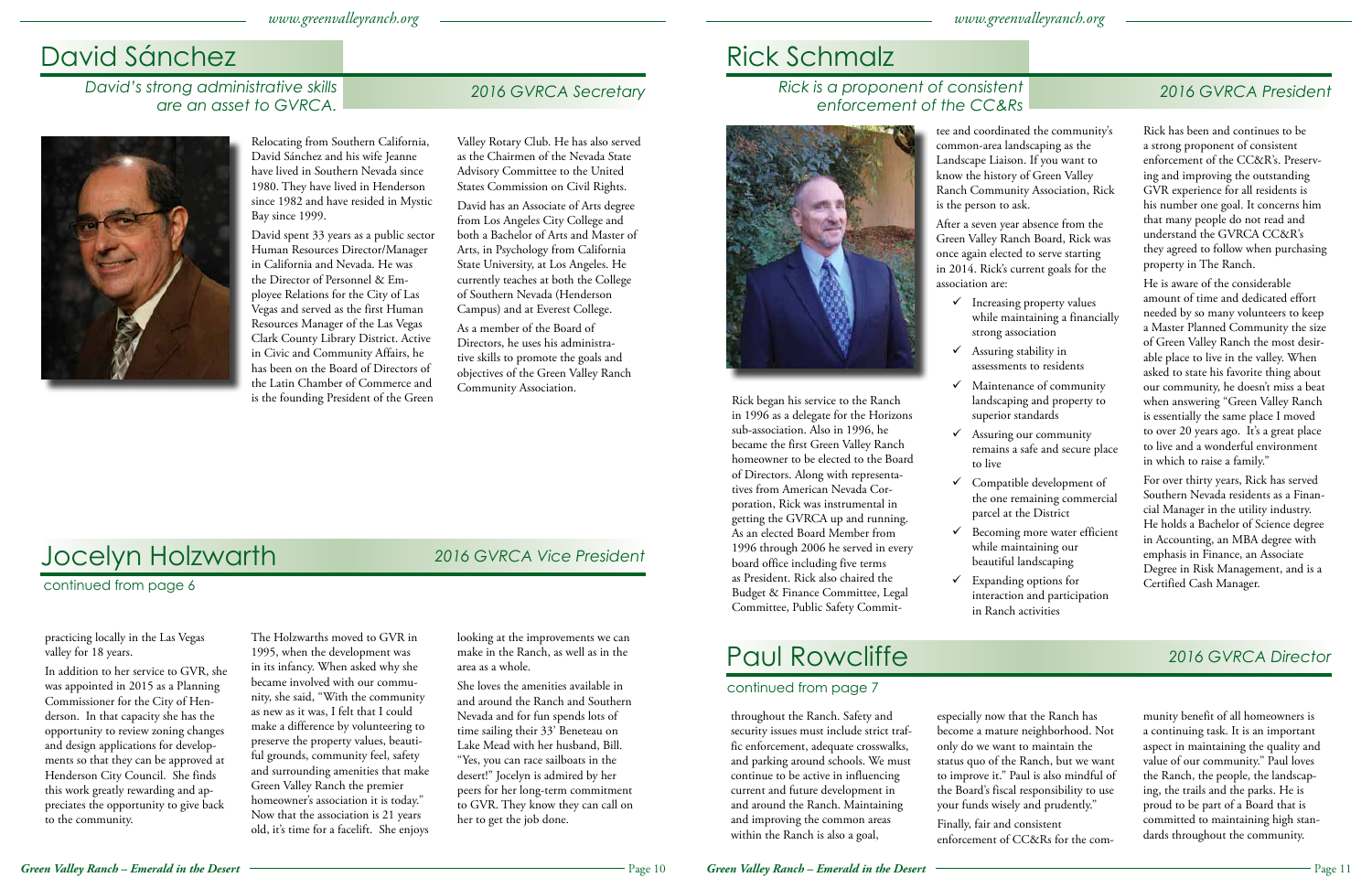*Kristin, Tina and Cheyenne work as* supervising Community Manager, CMCA®, AMS®, PCAM® *a team to serve GVRCA*



# Kristin Fyler – Terra West

Over the last fourteen years, while working with Terra West Management Services, Kristin Fyler's duties have encompassed everything from portfolio management to Executive Vice President of Community Management. She brings to the table her strongest assets, which include customer relations, problem solving and customer service skills. Kristin monitors all changes in local, state and federal laws affecting community management and ensures compliance with applicable HOA and collection law and regulations and works alongside of all departments to make

certain proper procedures are being implemented. Over the last 12 years of portfolio management, Kristin has managed single family homes, condominiums, hotel-share condominiums, co-ops, business parks and master planned communities.

| <b>GVRCA OPERATING AND RESERVE BUDGET FOR 2016</b>                               |                |  |
|----------------------------------------------------------------------------------|----------------|--|
| <b>Operating Budget</b>                                                          | <b>Dollars</b> |  |
| Operating Income                                                                 |                |  |
| <b>Assessment Dues</b>                                                           | 2,348,400      |  |
| Other Income                                                                     | 3,600          |  |
| <b>Total Operating Income</b>                                                    | 2,352,000      |  |
| <b>Operating Expenses</b>                                                        |                |  |
| Landscaping - Contracted and Other                                               | 828,000        |  |
| Utilities - Including Water Meter Surcharge                                      | 426,790        |  |
| <b>Management Fees</b>                                                           | 284,400        |  |
| <b>Budget Reserve Transfer</b>                                                   | 501,600        |  |
| <b>Other Operating Expenses</b>                                                  | 440,051        |  |
| <b>Total Expenses</b>                                                            | 2,480,841      |  |
| <b>OPERATING INCOME (LOSS)</b>                                                   | (128, 841)     |  |
| Reserves Income                                                                  |                |  |
| Reserve Interest Income                                                          | 40,800         |  |
| Reserve Transfer                                                                 | 501,600        |  |
| <b>Total Reserves Income</b>                                                     | 542,400        |  |
| <b>Total Reserves Expenses</b>                                                   | 883,429        |  |
| <b>RESERVES INCOME (LOSS)</b>                                                    | (341, 029)     |  |
| <b>GVRCA TOTAL NET INCOME (LOSS)</b>                                             | (469, 870)     |  |
| Losses will be absorbed by funds existing in the Operating and Reserve accounts. |                |  |

| <b>2016 Reserve Study Items</b> |                                                          |  |
|---------------------------------|----------------------------------------------------------|--|
| Area                            | <b>Component Name</b>                                    |  |
| <b>Common Areas</b>             | Wrought Iron Fencing - Repaint (Phase IV)                |  |
| Common Areas                    | Stucco Wall - Repaint (Phase III)                        |  |
| <b>Common Areas</b>             | Smart" Irrigation Clocks - Replace                       |  |
| Common Areas                    | Irrigation Clock CCU's - Replace                         |  |
| <b>Common Areas</b>             | Palm Trees - Partial Replacement                         |  |
| Common Areas                    | Backflow Valves - Replace (Unknown Age)                  |  |
| <b>Common Areas</b>             | Backflow Valve Covers - Replace (Unkown Age)             |  |
| Summit Ridge Lane Park          | Park Furniture - Replace                                 |  |
| Cozy Hill Circle Park           | Gazebo - Repaint                                         |  |
| Common Areas                    | 2016 Landscaping Lights - Replace (II)                   |  |
| Common Areas                    | Pole Light Fixtures - Replace Complete Trail & Parkettes |  |
| Common Areas                    | Rest Area Lighting Retrofit                              |  |
| Common Areas                    | 2016 Landscape Renovate - Entries, Turf                  |  |
| Common Areas                    | Contingency                                              |  |
| <b>2017 Reserve Study Items</b> |                                                          |  |
| Area                            | <b>Component Name</b>                                    |  |
| <b>Common Areas</b>             | Wrought Iron Fencing - Repaint (Phase V)                 |  |
| Common Areas                    | Stucco Wall - Repaint (Phase IV)                         |  |
| <b>Common Areas</b>             | Asphalt Paths - Seal/Repair                              |  |

Kristin is a member of Community Associations Institute (CAI), and regularly attends classes and events where education is the primary goal. She is the co-chair of the CAI Education Committee. She holds a Supervising Community Manager certificate with the state of Nevada, as well as national designations from the continued on page 13

| <b>2016 Reserve Study Items</b> |                                                |  |
|---------------------------------|------------------------------------------------|--|
| <b>Component Name</b><br>Area   |                                                |  |
| Common Areas                    | Wrought Iron Fencing - Repaint (Phase IV)      |  |
| Common Areas                    | Stucco Wall - Repaint (Phase III)              |  |
| Common Areas                    | Smart" Irrigation Clocks - Replace             |  |
| Common Areas                    | Irrigation Clock CCU's - Replace               |  |
| <b>Common Areas</b>             | Palm Trees - Partial Replacement               |  |
| Common Areas                    | Backflow Valves - Replace (Unknown Age)        |  |
| Common Areas                    | Backflow Valve Covers - Replace (Unkown Age)   |  |
| Summit Ridge Lane Park          | Park Furniture - Replace                       |  |
| Cozy Hill Circle Park           | Gazebo - Repaint                               |  |
| Common Areas                    | 2016 Landscaping Lights - Replace (II)         |  |
| Common Areas                    | Pole Light Fixtures - Replace Complete Trail & |  |
| Common Areas                    | Rest Area Lighting Retrofit                    |  |
| Common Areas                    | 2016 Landscape Renovate - Entries, Turf        |  |
| Common Areas                    | Contingency                                    |  |
| <b>2017 Reserve Study Items</b> |                                                |  |
| Area                            | <b>Component Name</b>                          |  |
| Common Areas                    | Wrought Iron Fencing - Repaint (Phase V)       |  |
| Common Areas                    | Stucco Wall - Repaint (Phase IV)               |  |
| Common Areas                    | Asphalt Paths - Seal/Repair                    |  |

Community Associations Institute (CAI) as a Certified Manager of Community Associations (CMCA®), Association Management Specialist (AMS®) and Professional Community Association Manager (PCAM®). The PCAM designation is the highest nationwide professional

recognition available to community managers. She also is a notary public. Tina Brown and Cheyenne LaRance work side by side with Kristin for GVRCA. Tina and Cheyenne comes to GVRCA with a background in administrative and customer service. Tina and Cheyenne tend to all

homeowner communications relating to the daily business of the association. Tina and Cheyenne's knowledge and expertise in association matters is invaluable to both the management team and the homeowners. Kristin, Tina and Cheyenne work as a team to provide the best customer relations service to the homeowners.

# Kristin Fyler – Terra West

continued from page 12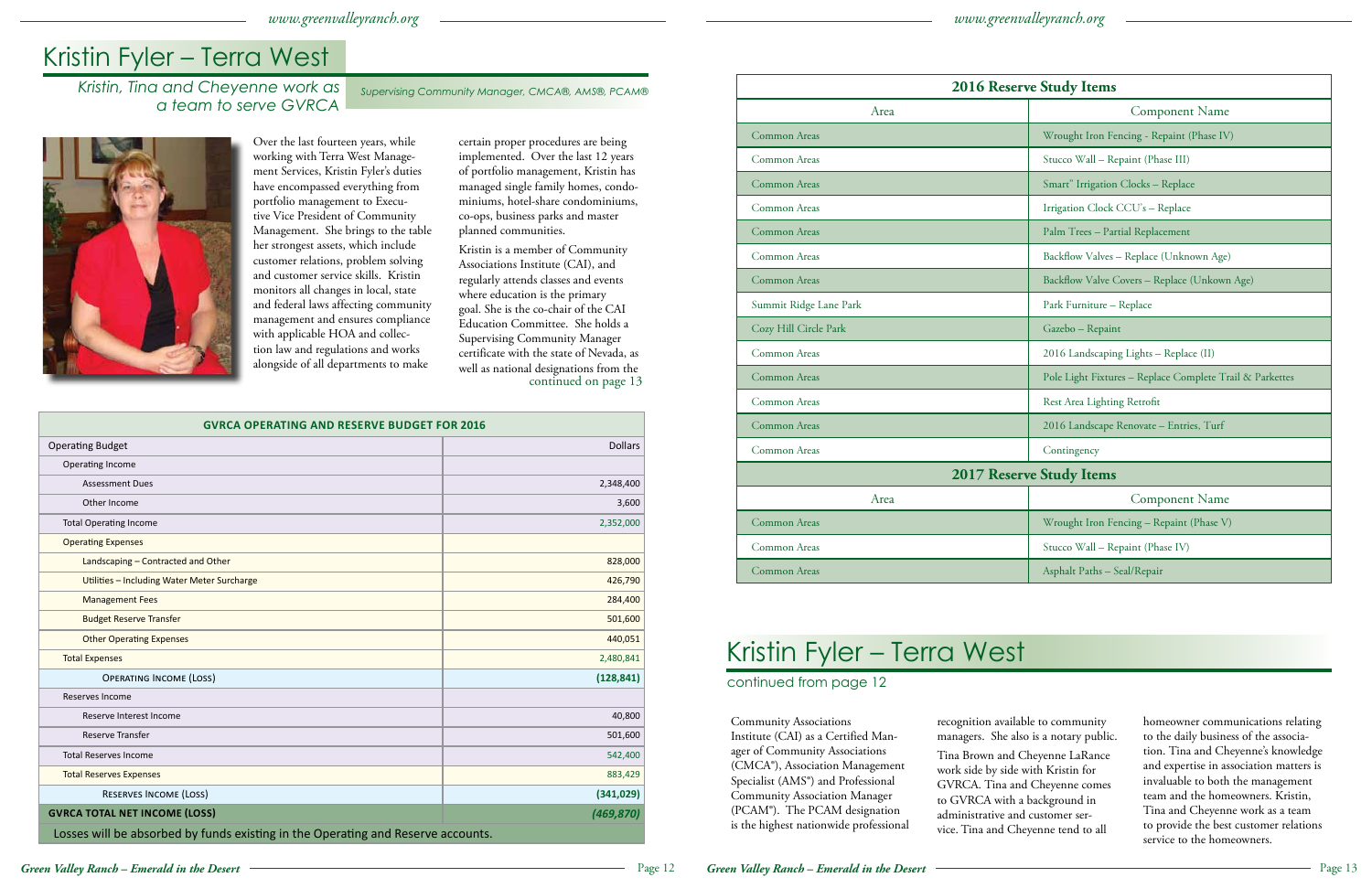## **NEWSLETTER ADVERTISEMENT**

### *www.greenvalleyranch.org*

## **rAtes ANd specificAtioNs**

The Green Valley Ranch Community Association Newsletter is printed every other month in accordance with the following schedule:

| <b>Publication Issue</b> | <b>Advertising Deadline</b> | <b>Target Mailing Date</b> |
|--------------------------|-----------------------------|----------------------------|
| January/February         | November 30                 | December 31                |
| March/April              | January 31                  | February 27                |
| May/June                 | March 31                    | April 30                   |
| July/August              | May $31$                    | June 30                    |
| September/October        | July 31                     | August 31                  |
| November/December        | September 30                | October 31                 |

### Advertisements are available in the following sizes and prices:

| <b>Type</b>                       | <b>Size</b>                                   | <b>Price per Issue</b> |
|-----------------------------------|-----------------------------------------------|------------------------|
| <b>Business Card (Vertical)</b>   | 2" wide x $3\frac{1}{2}$ " high               | \$250.00               |
| <b>Business Card (Horizontal)</b> | $3\frac{1}{2}$ " wide x 2" high               | \$250.00               |
| One-quarter page (Vertical)       | $3\frac{1}{2}$ " wide x $4\frac{3}{4}$ " high | \$350.00               |
| One-quarter page (Horizontal)     | $7\frac{1}{2}$ " wide x $2\frac{1}{4}$ " high | \$350.00               |
| One-half page (Vertical)          | $3\frac{1}{2}$ " wide x $9\frac{3}{4}$ " high | \$500.00               |
| One-half page (Horizontal)        | $7\frac{1}{4}$ " wide x $4\frac{1}{2}$ high   | \$500.00               |
| Full page                         | $7\frac{1}{4}$ " wide x $9\frac{3}{4}$ " high | \$750.00               |
| <b>Back Page</b>                  | $7\frac{1}{4}$ " wide x $4\frac{1}{2}$ " high | \$750.00               |

**Multi-Issue Discounts:** 10% discount for 3-issue pre-payment. 15% discount for 6-issue pre-payment. Ads run in consecutive issues. **Ad Space Reservations:** Ad space is limited to 33% of total newsletter. An e-mail is sent approximately two weeks prior to the advertising deadline dates listed requesting ad space reservations. Reservations are taken on a first-come, first-serve basis and are determined by date and time stamp on e-mails. Please contact Sheryl Schmalz at sherylschmalz@gmail.com or 702/260-7622 if you have questions regarding this procedure.

Meeting agenda, meeting minutes & financial statements available electronically upon request free of charge from Terra West at (702)856-3773. Paper copies will be made available at a cost of \$0.25 for the first ten pages & \$0.10 for subsequent pages. Audio recordings on CD are available at a minimal charge. Item are made available to the Association's membership in accordance with NRS 116.3108 & 116.31083.

**Guidelines:** Ads must be submitted in a digital format via disc or e-mail for Windows recognition. Send e-mail ads to sherylschmalz@gmail.com. Ads on disc should be sent or delivered to NetWares, Inc. 2051 Foxfire Court, Henderson, NV 89012. We accept CMYK color ads only. You must include all images and fonts as separate files on disc or separate attachments on e-mails. Please note what program was used to create the ad. Ads created in word processing programs or Microsoft Publisher cannot be accepted. Please make sure your ad is the exact dimensions as listed above for your ad size. Oversized or undersized ads will be scaled to fit. NO HARD COPY ADS WILL BE ACCEPTED. Please include a contact name, e-mail and/or phone number in case we have questions regarding your ad.

**Payment:** Make checks **payable to GVRCA.** Mail checks to NetWares, Inc., 2051 Foxfire Court, Henderson, NV, 89012. Payment must be received on or before the advertising deadline listed in the above table. Please include a contact name, e-mail and/or phone number in case we have questions regarding your payment.

### **Miscellaneous**:

- 1. The Editor reserves the right to reject advertising deemed inappropriate for the newsletter and will also determine ad placement. Efforts will be made to rotate advertisements through different placements.
- 2. The newsletter, by GVRCA Board of Directors' resolution, cannot contain more than one-third of the total newsletter area in advertising; therefore, advertisements will be accepted on a "first come-first served" basis.
- 3. The newsletter is distributed to over 5,000 residents and owners.

Should you have any questions, please contact the editor, Sheryl Schmalz at 702/260-7622, or send via E-mail to sherylschmalz@gmail.com



Terra West Henderson Office 11135 S. Eastern Ave. Suite 120 Henderson, NV 89052

| <b>GVRCA MEETINGS</b>       |                |             |              |
|-----------------------------|----------------|-------------|--------------|
| <b>Meeting Type</b>         | When           | <b>Time</b> | <b>Place</b> |
| GVR Board (reg.)            | 3rd Thursday   | 6:00 PM     | DW           |
| GVR Board (exec.)           | 3rd Thursday   | 4:30 PM     | DW           |
| Social Committee            | 1st Thursday   | 6:00 PM     | Panera       |
| Architectural Committee     | 2nd/4th Friday | 10 AM/2 PM  | TW           |
| Safety & Security Committee | TBD            | TBD         | TBD          |

## *GVRCA Board Meeting – Open Forum Meeting Disclosure*

At the beginning of every Regular Session of the Board of Director's meeting, an Open Comment and Discussion period will be devoted to items listed on the agenda. At the end of every Regular Session of the Board of Director's meeting, an Open Comment and Discussion period will be provided to the homeowners to speak to the Board on non-agenda items. At the conclusion of the open call to the homeowners, individual members of the Board may respond to those who have addressed the Board, may ask management to review a matter or may ask that a matter be put on a future agenda. However, except in emergencies, no action may be taken upon a matter raised under this item of the agenda until the matter itself has been specifically included on an agenda as an item upon which action may be taken.

The GVRCA Board of Directors regular meeting is open to the public (see www.greenvalleyranch. org for monthly agenda).

The GVRCA Board of Directors executive session is held to go over delinquencies and legal matters. Hearings may be scheduled through Terra West at (702)856-3773.

The Social Committee is looking for volunteers. If you are interested in joining, please send an e-mail to social16@greenvalleyranch.org.

The Architectural Committee meetings are held to go over submitted architectural applications. Homeowners can schedule appointments to meet with the committee through Terra West at (702)856-3773. The meeting time alternates. 2nd Friday is at 10 a.m. & the 4th Friday is at 2 p.m.

PANERA – Panera Bread at The District, 235 Village Walk Drive, Henderson, NV 89052 DW – Desert Willow Community Center, 2020 W. Horizon Ridge Pkwy., Henderson, NV 89012 TW – Terra West, Henderson Branch, 11135 S. Eastern Ave., Suite 120, Henderson, NV 89052

### *Green Valley Ranch Community Association Master Association Assessment Payment Information \$50.00 Monthly*

Per the Assessment and Fines Collection Policy and Enforcement Policy, Regular Master Assessment payments are due on the first (1st) day of **each** month of each **year** ('**Due Date**'). Assessments are delinquent if not paid by the thirtieth (30th) day. Such Assessment shall be deemed delinquent and the Association will impose a late fee in accordance with the list of collection charges attached to the collection Policy as Exhibit "A". A Notice of Intent to Lien to the Owner will be mailed via certified or registered mail, return receipt requested to the address of the lot and the Owner's mailing address on record, if different from the lot address if any Assessment is not paid by the forty-fifth (45th) day after the first day of each **month**, unless the due date for an assessment is specified differently. An Intent to Lien fee of \$45.00 will be charged to any account that is mailed a Notice of Intent to lien. Statements are not mailed to any account that is delinquent. For any account that becomes delinquent, property owner must contact the Collections Department Hotline at 702-251-4596 directly.

Statements are sent as a courtesy and will be sent monthly to the address listed on the Association's membership register as of the date of the notice. It is the responsibility of each owner to advise the Association of any mailing address change in writing. You may make your payment payable to Green Valley Ranch HOA by personal check, money order or cashiers check and mail to:

> Green Valley Ranch HOA c/o Terra West Management Services P.O. Box 98813 Las Vegas, NV 89193

You may make your payment in person at the Terra West Management Services Henderson Office located at 11135 S. Eastern Ave., Suite 120, Henderson, NV 89052 or you may utilize the Authorization Agreement for Automatic Payments (ACH Debits) program. When making your payment, please write the property address and account number on the check, money order or cashiers check that the payment is to be applied to.

Please contact the Community Association Office at (702)856-3773. The Accounting Department at (702)251-4598 or visit the Terra West Management Services Community Website *http://www.terrawest.com* to obtain the form to set up this service.

**Please Note:** If you own your property within a gated sub-association of the Master, please contact your Community Manager for dues payment information and also notify them of any mailing address change according to their procedures.